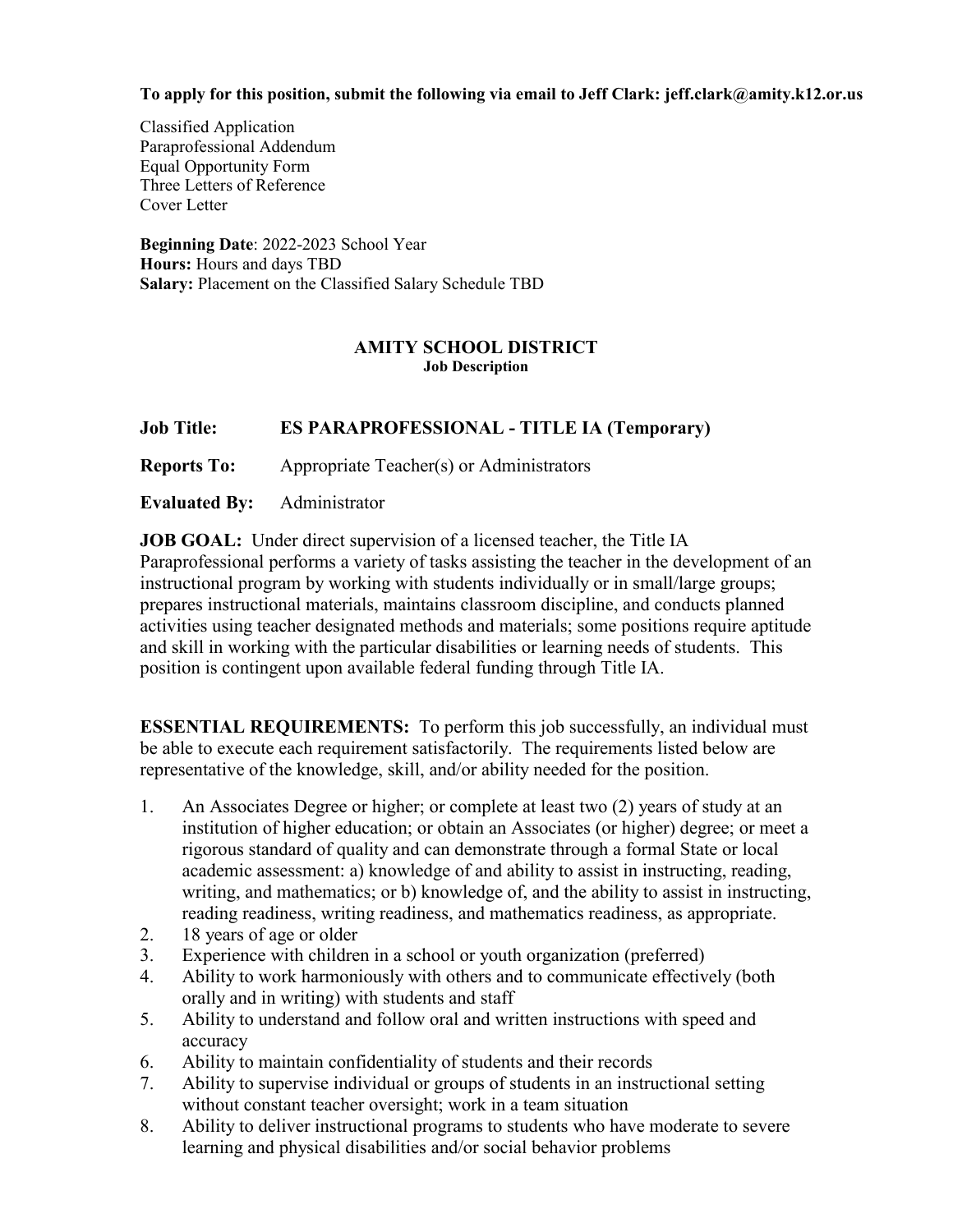- 9. Ability to work effectively in an environment that can be both physically and emotionally fatiguing; perform physically demanding requirements of the job
- 10. Ability to work with students who may exhibit aggressive behavior, as required of specific job assignment
- 11. Ability to work with students, attending to basic feeding and personal hygiene needs, as required by specific job assignment
- 12. Possess knowledge of business English usage, mathematics, and a basic understanding of the subjects in which this position is to provide assistance
- 13. Ability to possess and maintain a valid First Aid card including HIV training
- 14. Ability to type accurately; operate standard office equipment such as computer, copier, and word processor; and operate audio-visual equipment
- 15. Perform physical requirements that may include:
	- A. Moderate degree of physical stamina
	- B. Frequent standing, walking, bending
	- C. Physically restraining a student as needed
	- D. Possible exposure to bodily fluids in assisting students with use in restrooms and in tending to injury and illness
- 16. Such alternative to the above requirements as the School Board or the Administration may deem appropriate and acceptable.
- 17. Demonstrate standards of moral character and behavior as required of teacher, (i.e. to serve as an effective role model for students.)
- 18. Demonstrate a positive attitude in working with children with special needs
- 19. Ability to direct and respond appropriately to students
- 20. Ability to make mathematical computations and tabulations accurately and with reasonable speed
- 21. Ability to communicate with Spanish speaking students in both oral and written form (preferred)

**ESSENTIAL DUTIES AND RESPONSIBILITIES:** include the following: Other duties may also be assigned.

- 1. Assist teachers in the planning and implementing of learning experiences of students enrolled in programs; confer with teacher to provide feedback to parents on student performance, progress, and testing activities
- 2. Assist the teacher in devising special strategies for reinforcing material or skills based on a sympathetic understanding of individual students, their needs, interests, and abilities
- 3. Assist in the instruction of students in group or one-on-one settings, often without direct teacher supervision; revise lesson plan or teaching strategy during instructional activity as necessary
- 4. Provide for the identified physical needs of students such as toileting, feeding, therapy and other related needs
- 5. Ability to maintain a high level of ethical behavior and confidentiality of information about students and staff
- 6. Assist in monitoring classroom management in accordance with the district's discipline procedures, which may include the physical restraint, physical movement, lifting and carrying of students
- 7. Supervise students in and outside of the classroom with an understanding of and provision for a safe environment
- 8. Perform various clerical functions such as typing, computer entry, duplicating, student record keeping, monitor assignments, maintain accurate files and other related functions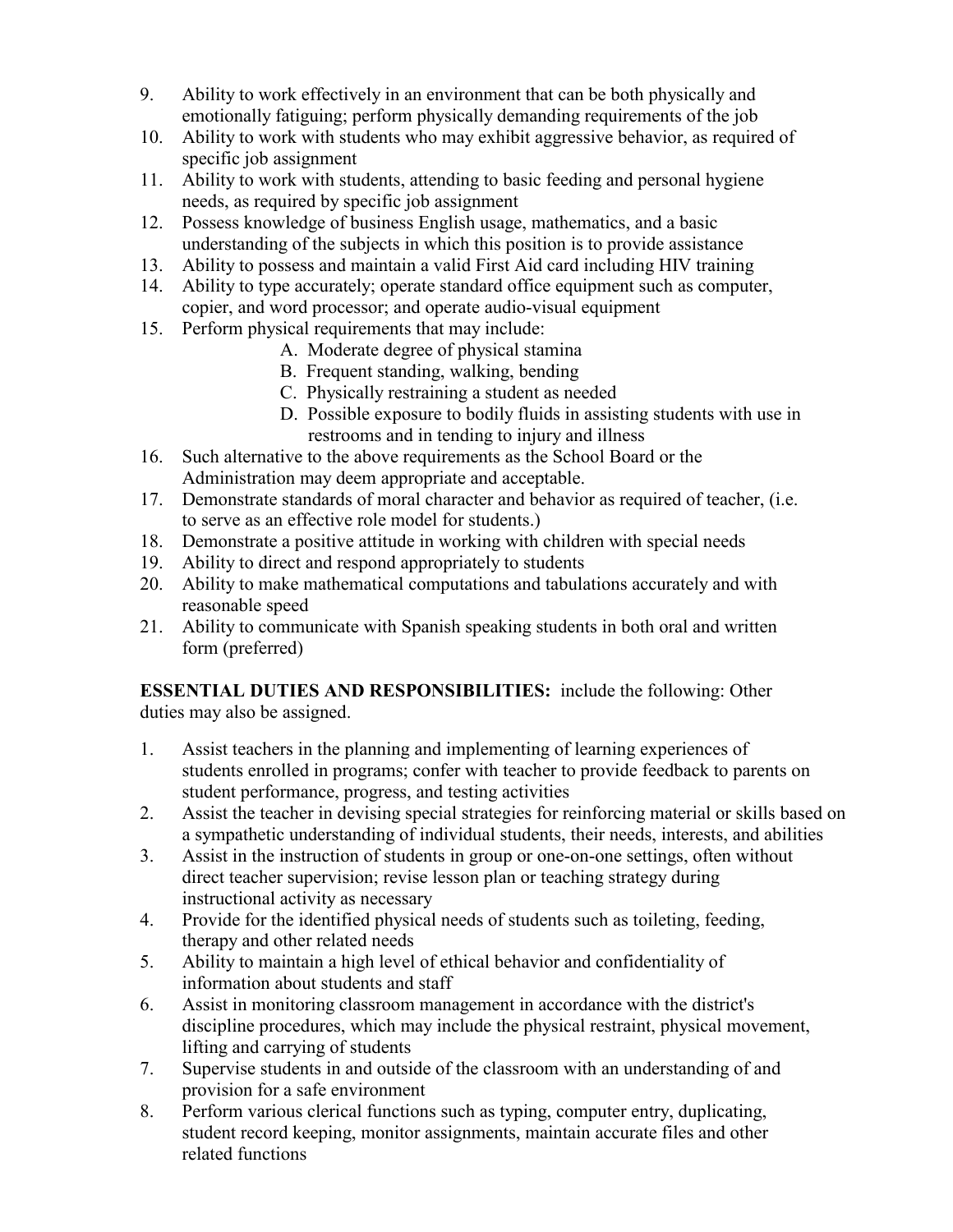- 9. Assist with the supervision of students during emergency drills, assemblies, play periods, hall duty, and school buses as required
- 10. Assist with large group activities as drill work, reading aloud, and storytelling
- 11. Read to students, listen to students read, and participate in other forms of oral communication with students
- 12. Provide remedial instructions in math and reading
- 13. Prepare and teach a unit of instruction under the supervision of a teacher
- 14. Assist teacher in diagnostic testing and reporting, check notebooks, correct papers and make-up work as assigned by the classroom teacher
- 15. Handle discipline problems in accordance with the district's discipline procedures
- 16. Alert the teacher to any problem or special information about an individual student
- 17. Serve as the chief of information and assistance to any substitute teacher assigned in the absence of the regular teacher
- 18. Participate in the in-service programs as assigned
- 19. Perform such other tasks (which may require knowledge of other job descriptions) as may seem to be appropriate to the Board or Administration.

# **CERTIFICATES, LICENSES, REGISTRATIONS, BONDING, AND/OR TESTING REQUIRED:**

- 1. Must posses a valid first aid card or the ability to attain one within 90 days of employment (ORS 342.169)
- 2. Criminal Justice Fingerprint Clearance (Board Policy GCDA/GDDA-AR)
- 3. Pre-employment physical may be required

Reasonable accommodations for the application and interview process will be provided upon request and as required in accordance with the Americans With Disabilities Act of 1990. Persons with disabilities may contact Jeff Clark at 503-835-2171 for additional information or assistance. Speech/Hearing impaired persons may contact the district assistance through the Oregon Relay at 1-800-735-2900.

**PHYSICAL DEMANDS:** The physical demands described here are representative of those that must be met by an employee to successfully perform the essential functions of this job. (See addendum)

**WORK ENVIRONMENT:** The work environment characteristics described here are representative of those an employee encounters while performing the essential functions of this job. (See addendum)

**TERMS OF EMPLOYMENT:** Days and hours to be arranged, with salary according to current schedule.

**EVALUATION:** Following the probationary period, performance of this job will be evaluated annually in accordance with provisions of the Board's policy on evaluation of classified personnel.

*I have read and understand the responsibilities and qualifications of this job description.*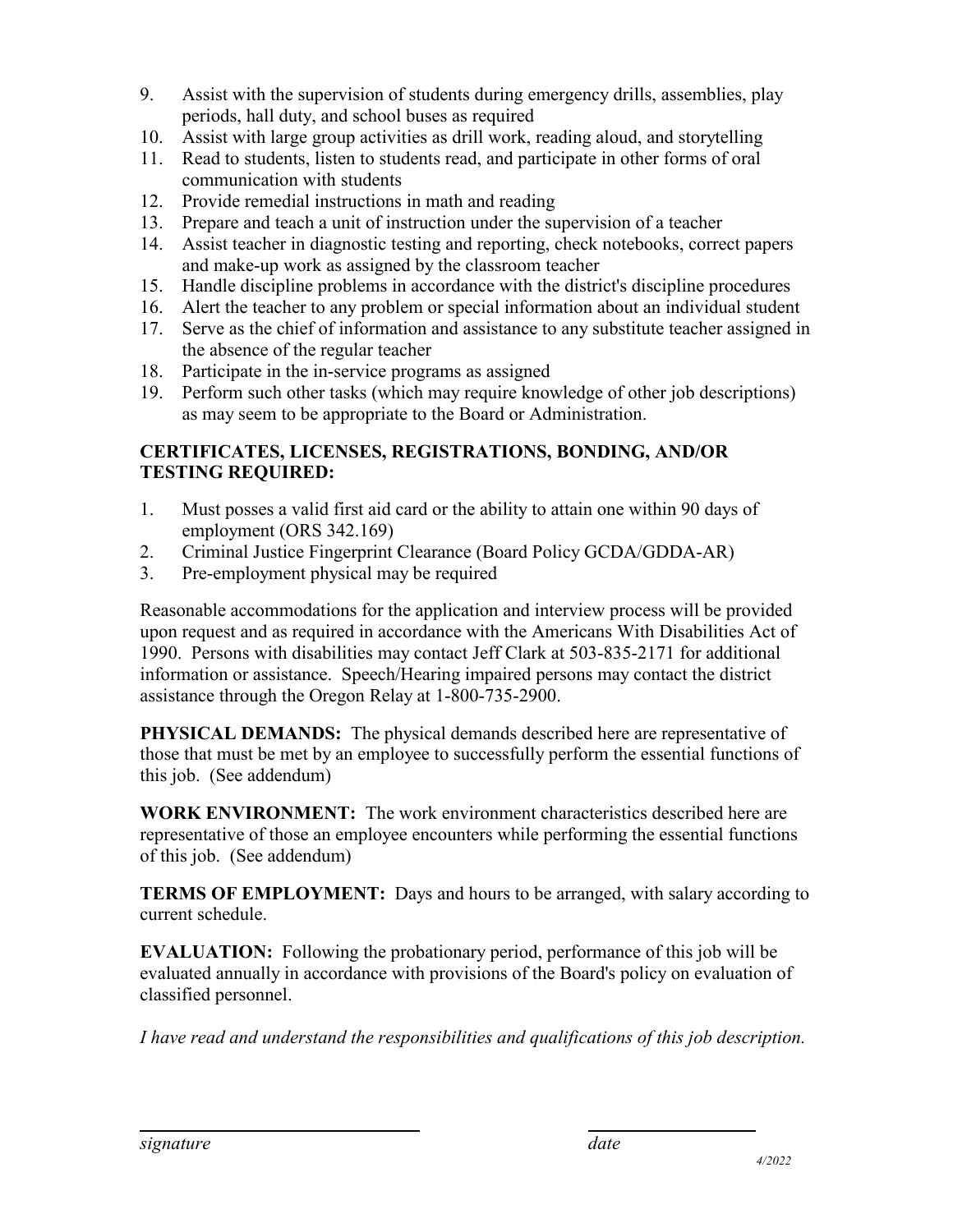#### **AMITY SCHOOL DISTRICT**

## **PHYSICAL DEMANDS AND WORK REQUIREMENTS**

## JOB TITLE: **PARAPROFESSIONAL I & II**

## LOCATION:**ELEMENTARY, MIDDLE, HIGH SCHOOLS**

#### **SPECIAL HAZARDS / NOTES: (REQUIREMENTS OF VISION, HEARING, EXPOSURE TO HAZARDOUS CHEMICALS OR FUMES, ETC.)**

## **TOOLS / EQUIPMENT / VEHICLES: (THIS JOB REQUIRES SKILLS USING THE FOLLOWING BUT ARE NOT LIMITED TO THOSE LISTED)**

| <b>TOOLS &amp; EQUIPMENT</b> | Occasional | Frequently | Continuously |
|------------------------------|------------|------------|--------------|
|                              | Use        | Used       | Used         |
| Paper Cutter                 | X          |            |              |
| Copy Machine                 | X          |            |              |
| Laminator                    | X          |            |              |
| Book binder                  | X          |            |              |
| Typewriter                   | X          |            |              |
| Computer                     | X          |            |              |
| <b>TV/VCR</b>                | X          |            |              |
| Risograph                    | X          |            |              |
| Intercom                     | X          |            |              |
| Tape Recorder                | X          |            |              |
|                              |            |            |              |

## **VEHICLES**

| ----------- |  |  |
|-------------|--|--|
|             |  |  |
|             |  |  |
|             |  |  |
|             |  |  |

#### **ENDURANCE**

#### **HOURS AT ONE TIME**

|          |                | $\sqrt{2}$<br>1/L |                | - |  |  |  |
|----------|----------------|-------------------|----------------|---|--|--|--|
| Sitting  |                |                   | $\overline{ }$ |   |  |  |  |
| Standing |                |                   | $\lambda$      |   |  |  |  |
| Walking  |                | $\lambda$         |                |   |  |  |  |
| Driving  | $\overline{1}$ |                   |                |   |  |  |  |

## **TOTAL HOURS IN A WORK DAY**

|                                |                | $\sqrt{2}$<br>$1/\sqrt{2}$ | ∼                 |           |  |  |  |
|--------------------------------|----------------|----------------------------|-------------------|-----------|--|--|--|
| Sitting<br>Standing<br>Walking |                |                            | $\mathbf{r}$<br>∡ |           |  |  |  |
|                                |                |                            |                   | $\lambda$ |  |  |  |
|                                |                |                            |                   | $\lambda$ |  |  |  |
| Driving                        | $\overline{1}$ |                            |                   |           |  |  |  |

## **PHYSICAL**

| Lift &       | Never | Occasional | Frequently | Continuously |
|--------------|-------|------------|------------|--------------|
| Carry        | $0\%$ | $1 - 33\%$ | $34 - 66%$ | $67 - 100\%$ |
| $1-10$ lbs.  |       |            |            |              |
| $11-20$ lbs. |       |            |            |              |
| $21-50$ lbs. |       |            |            |              |
| $51-75$ lbs. |       |            |            |              |
| 76-100 lbs   |       |            |            |              |

| Pushing | Never | Occasional | <b>■ Frequently</b> | Continuously  |
|---------|-------|------------|---------------------|---------------|
|         | $0\%$ | $1 - 33%$  | $34 - 66\%$         | $167 - 100\%$ |